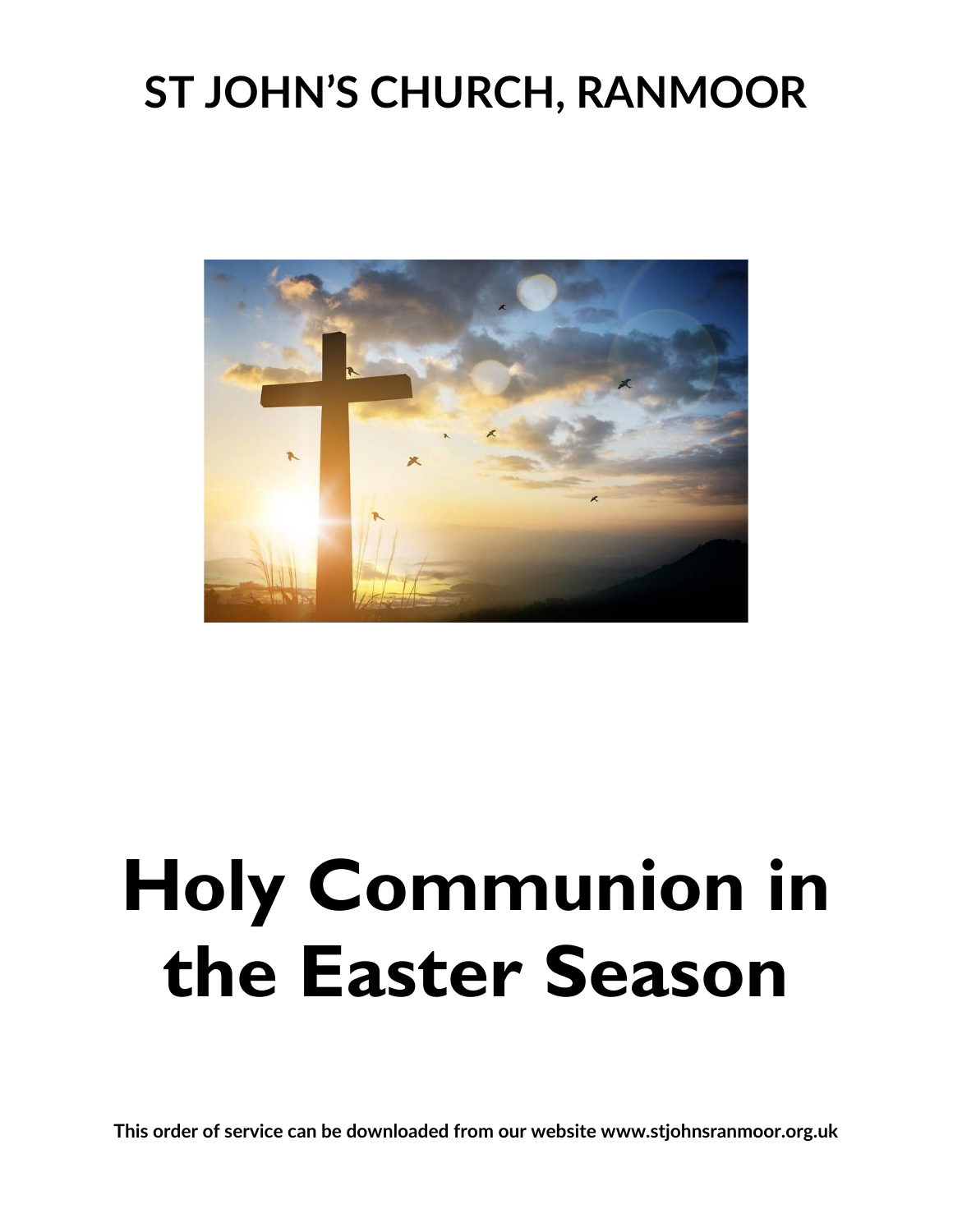#### **Welcome to St John's** - it's good to see you!

You will find most of what you need for the service in this booklet. Please join in with the text in **bold**. Hymn numbers can be found on the pew sheet or on the hymn boards at the front.

#### **Communion**

We are the family of God and all are welcome at his table. If you are used to receiving communion you are welcome to do so here.

If you do not wish to receive communion but would like to receive a blessing, please indicate this by bringing this leaflet up to the altar step with you.

#### **Refreshments**

Do feel welcome to stay for a drink and a chat after the service. If you're visiting or you're new to St John's, be brave and introduce yourself! It would be great to get to know you.

You may wish to use this prayer as part of your **preparation for worship**:

Lord Jesus, I receive your love poured out for me in bread and wine. Accept this gift of my life, brought to the altar without conditions. Do your work in me, and let me be, like you, taken, blessed, and given for others; for, in spite of my failings, you know that I love you. Amen



### **Contact Us:**

www.stjohnsranmoor.org.uk Registered Charity 1135432 5 Ranmoor Park Road, Sheffield, S10 3GX 0114 230 1199

The Church Copyright Licence number is 54701; The Music Reproduction Licence number is 54701;

The CCLA Church Licence number is 2115253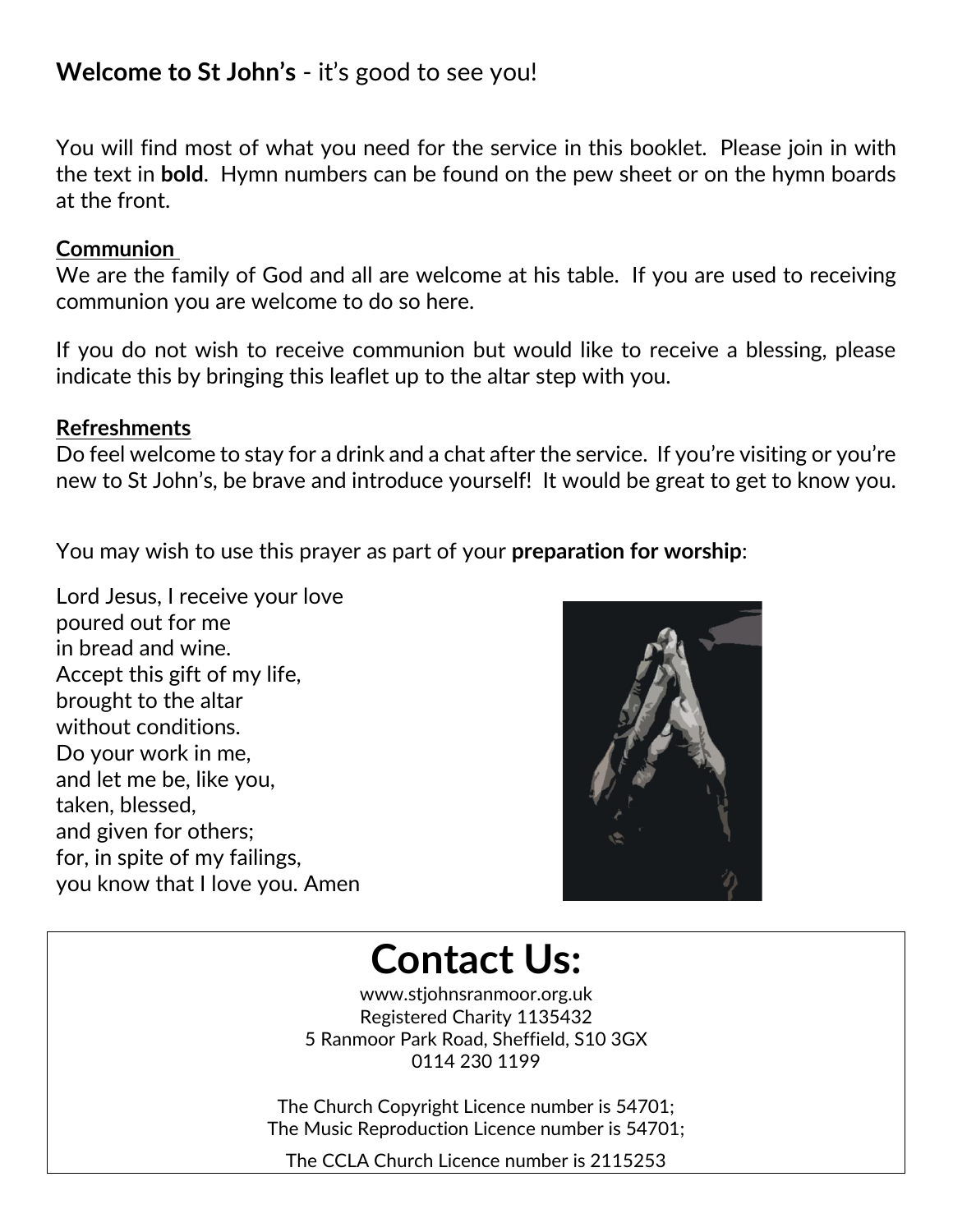#### **Hymn**

In the name of the Father, and of the Son, and of the Holy Spirit. *All* **Amen.**

#### **The Greeting**

The Lord be with you *All* **and also with you.**

Alleluia. Christ is risen. *All* **He is risen indeed. Alleluia!**

**Prayer of Preparation**

*All* **Almighty God,**

**to whom all hearts are open,**

**all desires known,**

**and from whom no secrets are hidden:**

**cleanse the thoughts of our hearts**

**by the inspiration of your Holy Spirit,**

**that we may perfectly love you,**

**and worthily magnify your holy name; through Christ our Lord.**

**Amen.**

#### **Prayers of Penitence**

*The confession is introduced* 

*All* **Almighty God, our heavenly Father, we have sinned against you and against our neighbour in thought and word and deed, through negligence, through weakness, through our own deliberate fault. We are truly sorry and repent of all our sins. For the sake of your Son Jesus Christ, who died for us, forgive us all that is past and grant that we may serve you in newness of life to the glory of your name. Amen.**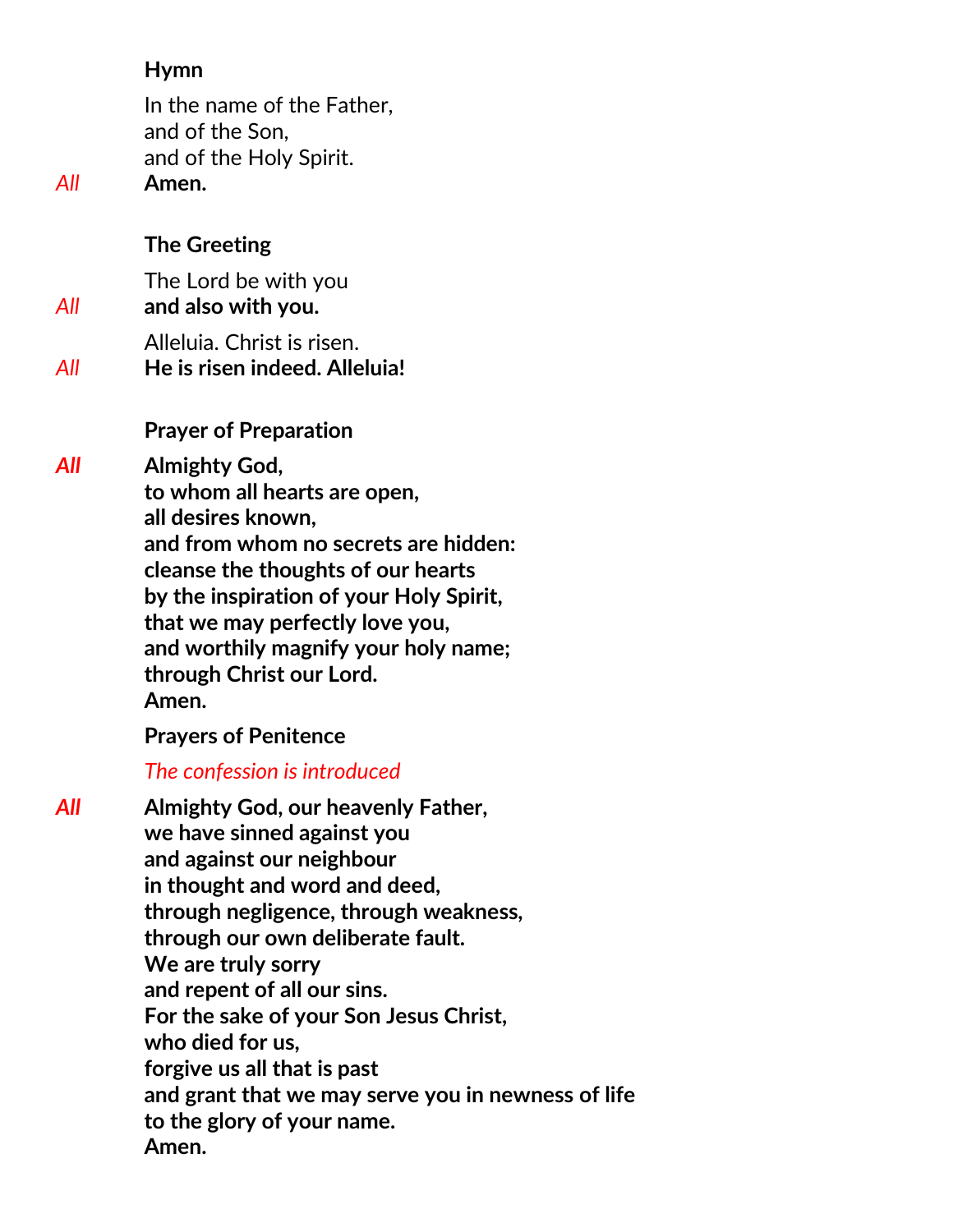#### **Absolution**

#### **Gloria in Excelsis**

#### **All: Glory to God in the highest** **And peace to His people on earth**

Choir: Lord God, Heavenly King, Almighty God and Father We worship You We give You thanks We praise You for Your glory

#### **All: Glory to God in the highest** **And peace to His people on earth**

Choir: Lord Jesus Christ, only Son of the Father Lord God, Lamb of God You take away the sins of the world Lord, have mercy on us You are seated at the right hand of the Father Receive our prayer

#### **All: Glory to God in the highest** **And peace to His people on earth**

Choir: For You alone are the Holy One For You alone are the Lord For You alone are the Most High Jesus Christ With the Holy Spirit In the glory of God the Father

Amen, Amen

**All: Glory to God in the highest** **And peace to His people on earth**

or

Choir: Glory to God, glory in the highest. Peace to his people, peace on earth. **All: Glory to God, glory in the highest. Peace to his people, peace on earth.** Choir: Lord God, heavenly King, almighty God and Father.

- 
- **All: Glory to God, glory in the highest. Peace to his people, peace on earth.** Choir: We worship you.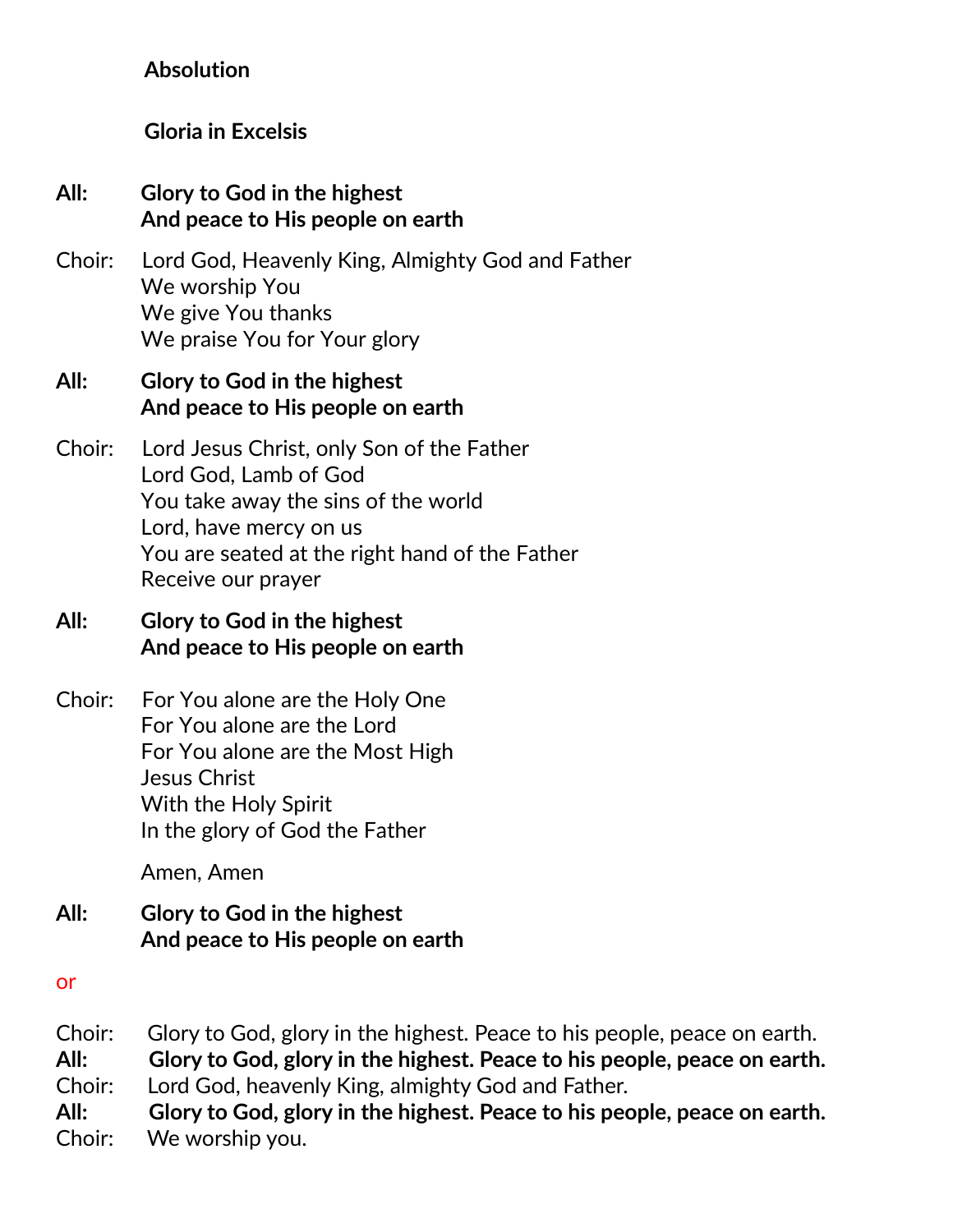| All:   | Glory in the highest,                                                    |
|--------|--------------------------------------------------------------------------|
| Choir: | Give you thanks.                                                         |
| All:   | Glory in the highest,                                                    |
| Choir: | Praise you for your glory.                                               |
| All:   | Glory to God, glory in the highest. Peace to his people, peace on earth. |
| Choir: | Lord Jesus Christ, only Son of the Father, Lord God, Lamb of God,        |
|        | You take away the sin of the world: Have mercy on us;                    |
| All:   | Have mercy on us.                                                        |
| Choir: | You are seated at the right hand of the Father: Receive our prayer,      |
| All:   | Receive our prayer.                                                      |
| Choir: | Glory to God, glory in the highest. Peace to his people, peace on earth. |
| All:   | Glory to God, glory in the highest. Peace to his people, peace on earth. |
| Choir: | For you alone are the Holy One, You alone are the Lord,                  |
|        | You alone are the Most High, Jesus Christ,                               |
|        | With the Holy Spirit, in the glory of God, the glory of God the Father.  |
| All:   | Glory to God, glory in the highest. Peace to his people, peace on earth. |
| Choir: | Amen.                                                                    |
| All:   | Amen.                                                                    |

**The Collect**

**Readings**

**Hymn** 

#### **Gospel Reading**

Hear the Gospel of our Lord Jesus Christ according to *N All* **Glory to you, O Lord.**

This is the Gospel of the Lord. *All* **Praise to you, O Christ.**

**Sermon**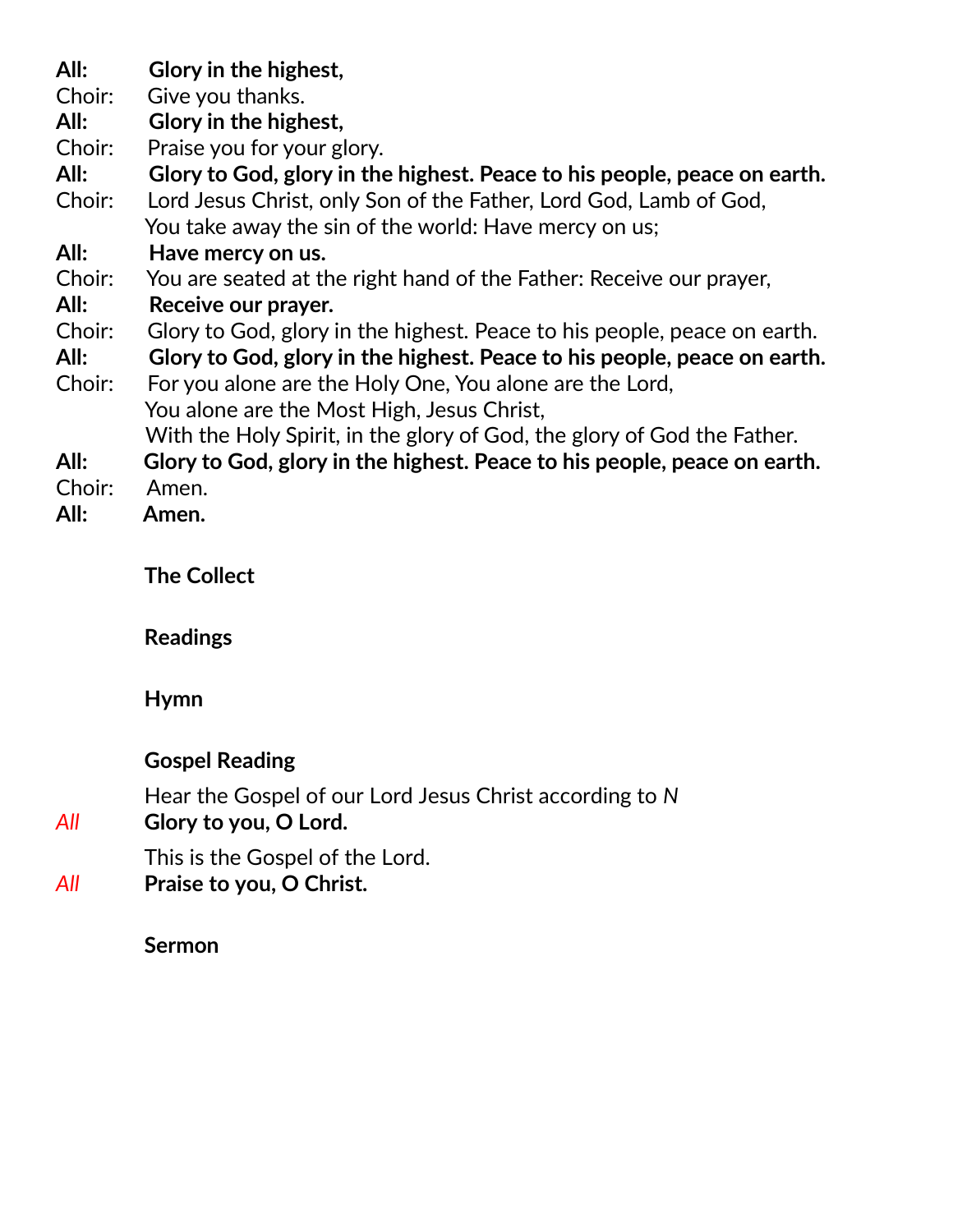**The Creed**

*All* **We believe in one God, the Father, the Almighty, maker of heaven and earth, of all that is, seen and unseen.** 

> **We believe in one Lord, Jesus Christ, the only Son of God, eternally begotten of the Father, God from God, Light from Light, true God from true God, begotten, not made, of one Being with the Father; through him all things were made. For us and for our salvation he came down from heaven, was incarnate from the Holy Spirit and the Virgin Mary and was made man. For our sake he was crucified under Pontius Pilate;**

**he suffered death and was buried.**

**On the third day he rose again**

**in accordance with the Scriptures;**

**he ascended into heaven**

**and is seated at the right hand of the Father.**

**He will come again in glory to judge the living and the dead, and his kingdom will have no end.** 

**We believe in the Holy Spirit,**

**the Lord, the giver of life,**

**who proceeds from the Father and the Son,**

**who with the Father and the Son is worshipped and glorified,**

**who has spoken through the prophets.**

**We believe in one holy catholic and apostolic Church.**

**We acknowledge one baptism for the forgiveness of sins.**

**We look for the resurrection of the dead,**

**and the life of the world to come. Amen.** 

#### **Prayers of Intercession**

#### **The Peace**

The peace of the Lord be always with you *All* **and also with you.**

Let us offer one another a sign of peace.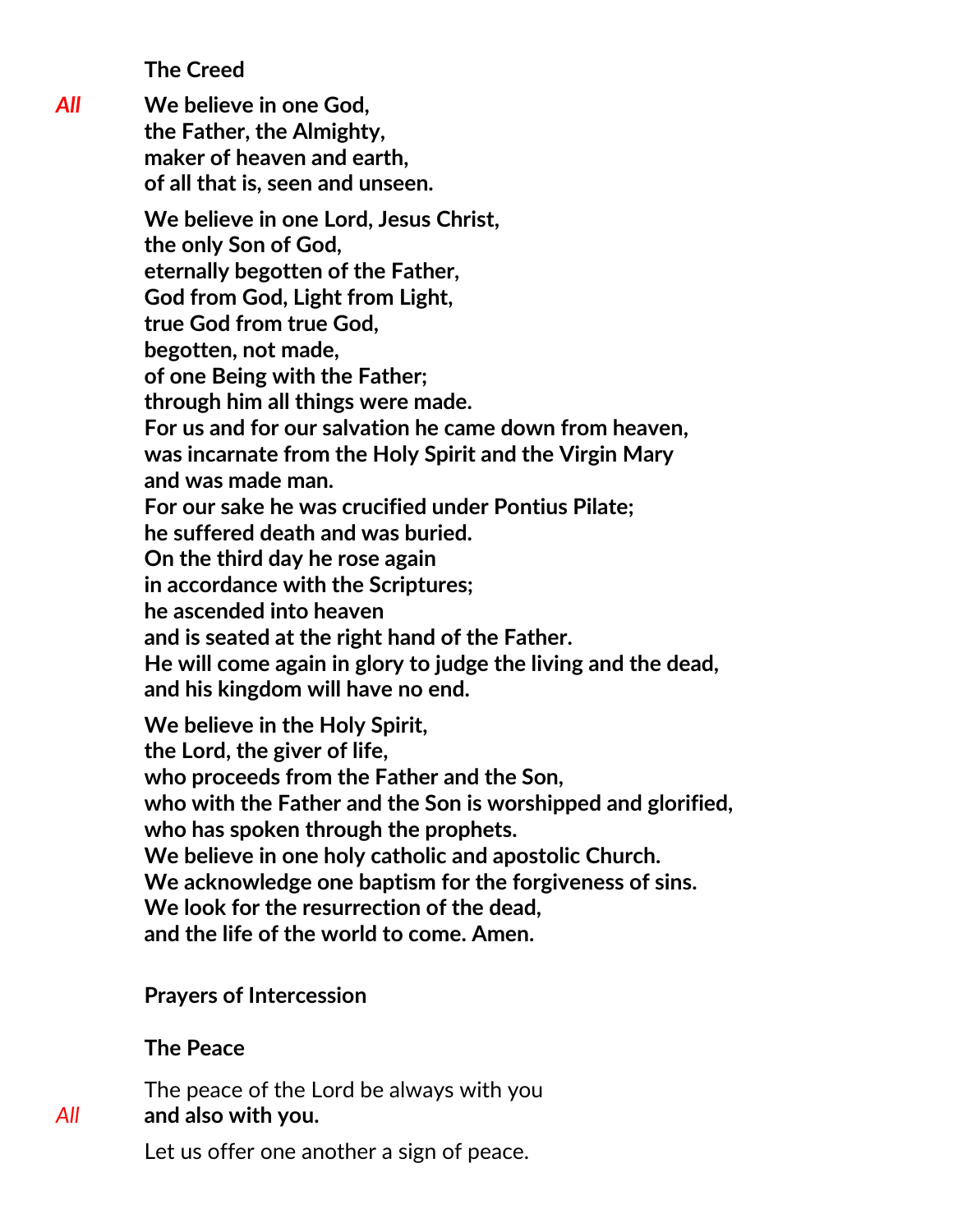#### **Hymn**

|       | <b>The Eucharistic Prayer</b>                                                                                                                                                                                                                                                                                                                   |
|-------|-------------------------------------------------------------------------------------------------------------------------------------------------------------------------------------------------------------------------------------------------------------------------------------------------------------------------------------------------|
| All   | The Lord is here.<br>His Spirit is with us.                                                                                                                                                                                                                                                                                                     |
| All   | Lift up your hearts.<br>We lift them to the Lord.                                                                                                                                                                                                                                                                                               |
| All   | Let us give thanks to the Lord our God.<br>It is right to give thanks and praise.                                                                                                                                                                                                                                                               |
|       | The president praises God for his mighty acts                                                                                                                                                                                                                                                                                                   |
| Choir | Holy, holy, holy Lord,<br>God of power and might,<br>heaven and earth are full of your glory.<br>Hosanna in the highest.<br>Blessed is he who comes in the name of the Lord.<br>Hosanna in the highest.                                                                                                                                         |
|       | The president recalls the Last Supper,                                                                                                                                                                                                                                                                                                          |
|       | Let us proclaim the mystery of faith                                                                                                                                                                                                                                                                                                            |
| All   | <b>Christ has died:</b><br>Christ is risen:<br>Christ will come again.                                                                                                                                                                                                                                                                          |
| All   | The Prayer continues and all respond boldly<br>Amen.                                                                                                                                                                                                                                                                                            |
|       | <b>The Lord's Prayer</b>                                                                                                                                                                                                                                                                                                                        |
|       | Our Father in heaven,<br>hallowed be your name,<br>your kingdom come,<br>your will be done,<br>on earth as in heaven.<br>Give us today our daily bread.<br>Forgive us our sins<br>as we forgive those who sin against us.<br>Lead us not into temptation<br>but deliver us from evil.<br>For the kingdom, the power,<br>and the glory are yours |

**now and for ever. Amen.**